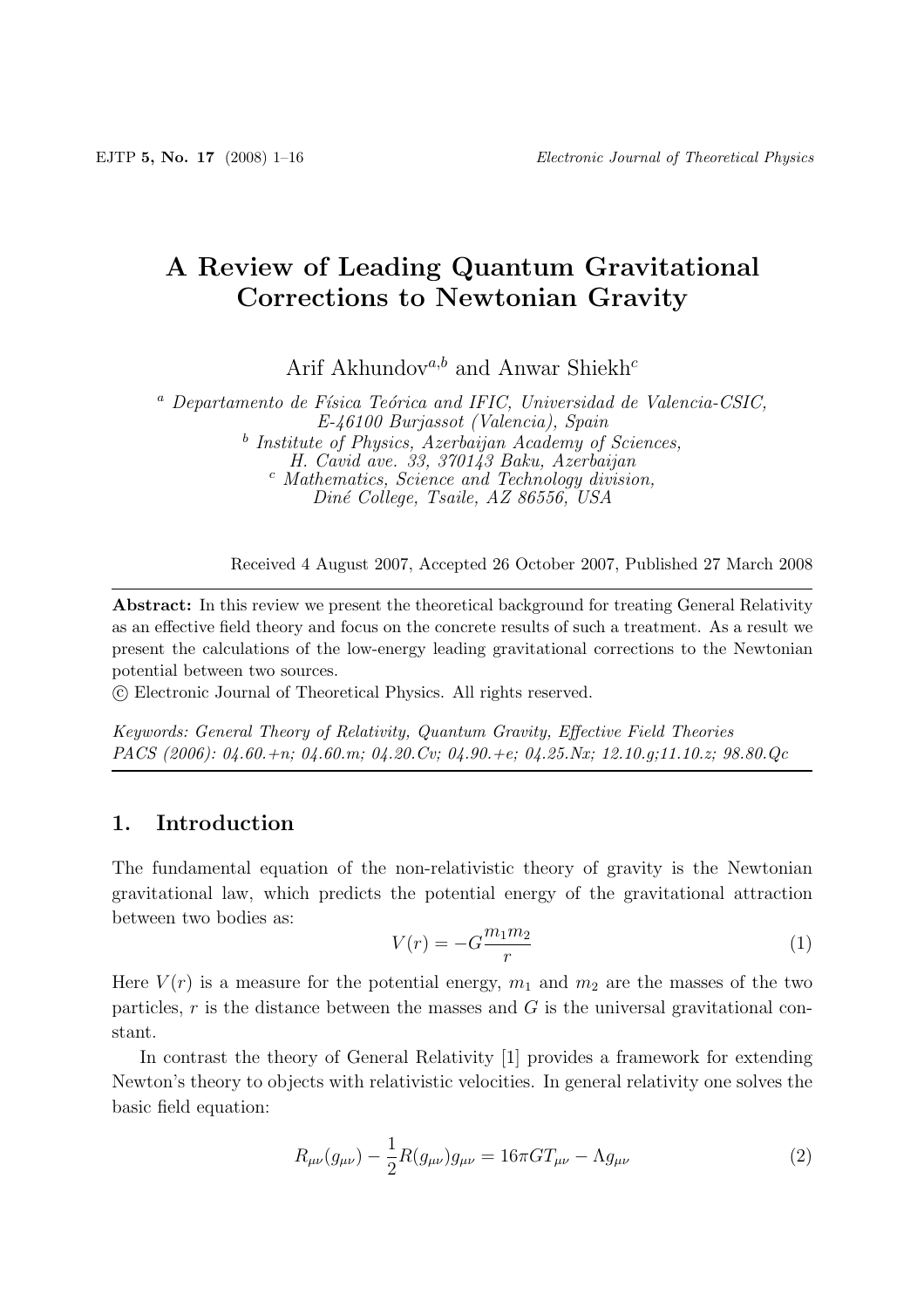where  $g_{\mu\nu}$  is the gravitational metric,  $R^{\alpha}_{\beta\mu\nu}$  is the tensor for the curvature of space-time<sup>1</sup> and  $T_{\mu\nu}$  is the total energy-momentum tensor. The cosmological constant  $\Lambda$  may be needed on cosmological scales, and is today believed to have a non-zero expectation value in the Universe. When we solve the Einstein equation we find the metric which is a local object that depends on the geometry of space-time. In this way a solution of the gravitational problem is found. Einstein's description holds in the fully relativistic regime, and its low-energy and non-relativistic predictions match the expectations of Newtonian mechanics.

A longstanding puzzle in Modern Physics is how to wed General Relativity with the quantum theory. It is not at all obvious how this might be achieved since General Relativity and quantum mechanics seem to be based on completely different perceptions of physics – nevertheless this question is one of the most pressing questions of modern theoretical physics and has been the subject of many studies, e.g., see refs.  $[2, 3, 4, 5, 6,$ 7, 8, 9, 10, 11].

All sorts of interpretational complications arise when trying to quantize General Relativity. A possible starting point for such a theory appears to be to interpret General Relativity as a quantum field theory, to let the metric be the basic gravitational field, and to quantize the Einstein-Hilbert action:

$$
S_{\rm EH} = \int d^4x \sqrt{-g} \frac{R}{16\pi G} \tag{3}
$$

where  $g = det(g_{\mu\nu})$  and R is the scalar curvature. However the above action is not self contained under renormalization since loop diagrams will generate new terms not present in the original action refs. [10, 11, 25, 26]. This is the renowned renormalization problem that hinders the quantization of general relativity.

One of the physically interesting problem is the calculation of the leading order quantum corrections to the Newtonian potential which has been in the focus of many studies in different schemes, using Feynman diagrams for the loops in the graviton propagator [12, 13, 14, 15, 16, 17, 10], renormalizable  $R^2$  gravity [18, 19, 20] and Semiclassical Gravity [21, 22, 23, 24].

After introducing an effective field theory for processes with a typical energy less the Planck mass, i.e. with  $|q^2| \ll M_P^2 \simeq 10^{38} \text{ GeV}^2$ , by Weinberg [27], the effective theory for gravity can been modeled in a manner analogous with that of Chiral Perturbation Theory [28] for QCD. This way to look at General Relativity was proposed by Shiekh [29] and Donoghue [30], and they have shown that reliable quantum predictions at the low energies can be made.

In spite of fact that unmodified General Relativity is not renormalizable, be it pure General Relativity or General Relativity coupled to bosonic or fermionic matter, see e.g. [10, 11, 31, 32], using the framework of an effective field theory, these theories do become order by order renormalizable in the low energy limit. When General Relativity is treated as an effective theory, renormalizability simply fails to be an issue. The ultraviolet

$$
^{1}\ \left( R_{\mu\nu}=R_{\ \mu\nu\beta}^{\beta}\right) ,\ (R\equiv g^{\mu\nu}R_{\mu\nu})
$$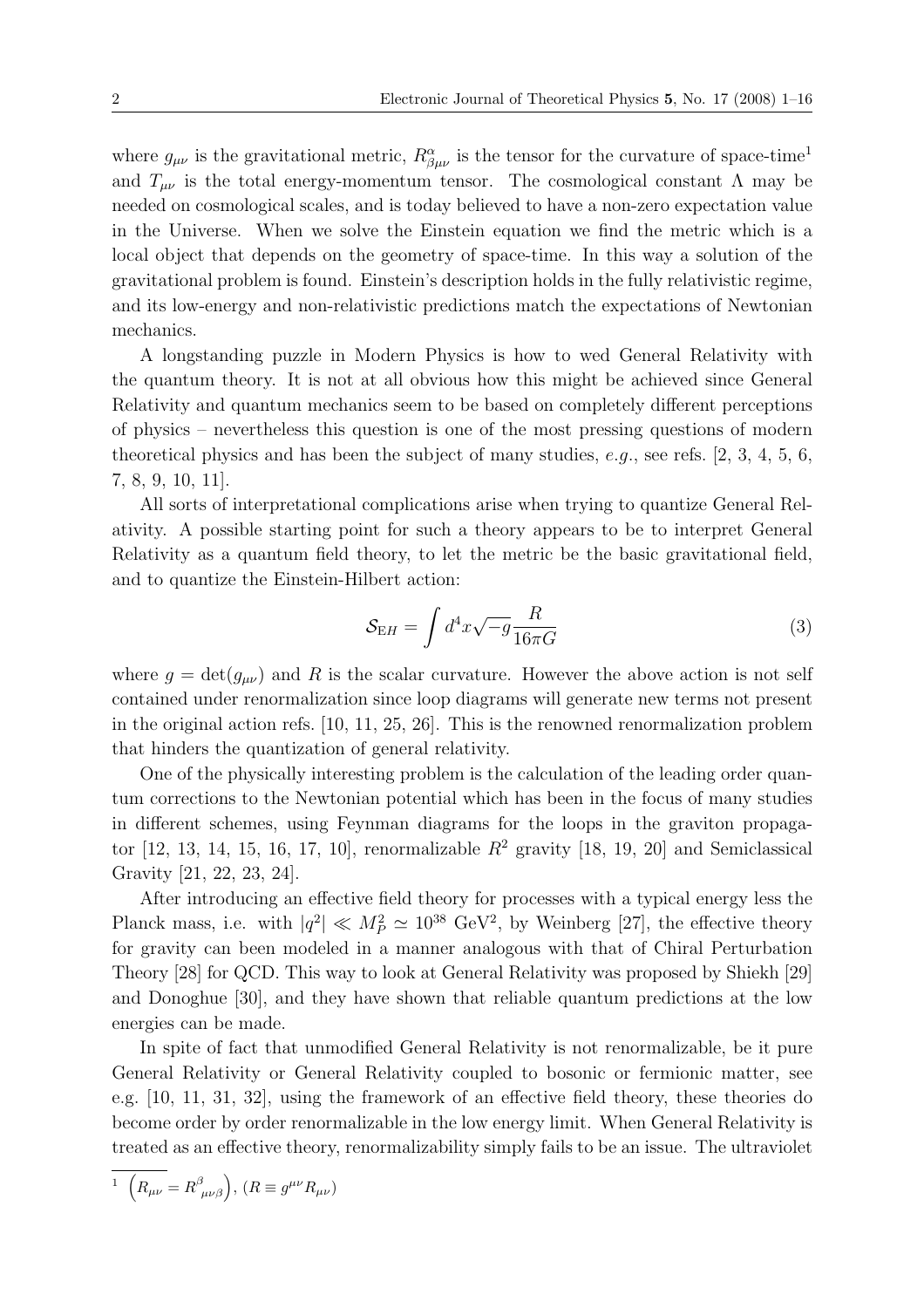divergences arising e.g. at the 1-loop level are dealt with by renormalizing the parameters of higher derivative terms in the action.

When approaching general relativity in this manner, it is convenient to use the background field method [2, 33]. Divergent terms are absorbed away into phenomenological constants which characterize the effective action of the theory. The price paid is the introduction of a set of never-ending higher order derivative couplings into the theory, unless using the approach of Shiekh [29]. The effective action contains all terms consistent with the underlying symmetries of the theory. Perturbatively only a finite number of terms in the action are required for each loop order.

In pioneering papers [30] Donoghue first has shown how to derive the leading quantum and classical relativistic corrections to the Newtonian potential of two masses. This calculation has since been the focus of a number of publications [34, 35, 36, 37, 38, 39], and this work continues, most recently in the paper [40].

Unfortunately, due to difficulty of the calculation and its myriad of tensor indices there has been some disagreement among the results of various authors. The classical component of the corrections were found long ago by Einstein, Infeld and Hoffmann [41], and by Eddington and Clark [42]. Later this result was reproduced by Iwasaki [9] by means of Feynman diagrams and has been discussed in the papers [43, 44, 45], and here there is general agreement although there exists an unavoidable ambiguity in defining the potential.

An interesting calculation has been made involving quantum gravitational corrections to the Schwarzshild and Kerr metrics of scalars and fermions [46, 47] where it is shown in detail how the higher order gravitational contributions to these metrics emerge from loop calculations. In the papers [48] and [49] have been calculated the leading post-Newtonian and quantum corrections to the non-relativistic scattering amplitude of charged scalars and spin- $\frac{1}{2}$  fermions in the combined theory of general relativity and QED. For the recent reviews of general relativity as an effective field theory, see refs. [50, 51]

Our notations and conventions on the metric tensor, the gauge-fixed gravitational action, etc. are the same as in [36], namely  $(\hbar = c = 1)$  as well as the Minkowski metric convention  $(+1, -1, -1, -1)$ .

# **2. The Quantization of General Relativity**

The Einstein action for General Relativity has the form:

$$
S = \int d^4x \sqrt{-g} \left[ \frac{2R}{\kappa^2} + \mathcal{L}_{\text{matter}} \right] \tag{4}
$$

where  $\kappa^2 = 32\pi G$  is defined as the gravitational coupling, and the curvature tensor is defined as:

$$
R^{\mu}_{\nu\alpha\beta} \equiv \partial_{\alpha}\Gamma^{\mu}_{\nu\beta} - \partial_{\beta}\Gamma^{\mu}_{\nu\alpha} + \Gamma^{\mu}_{\sigma\alpha}\Gamma^{\sigma}_{\nu\beta} - \Gamma^{\mu}_{\sigma\beta}\Gamma^{\sigma}_{\nu\alpha} \tag{5}
$$

and

$$
\Gamma^{\lambda}_{\alpha\beta} = \frac{1}{2} g^{\lambda\sigma} \left( \partial_{\alpha} g_{\beta\sigma} + \partial_{\beta} g_{\alpha\sigma} - \partial_{\sigma} g_{\alpha\beta} \right) \tag{6}
$$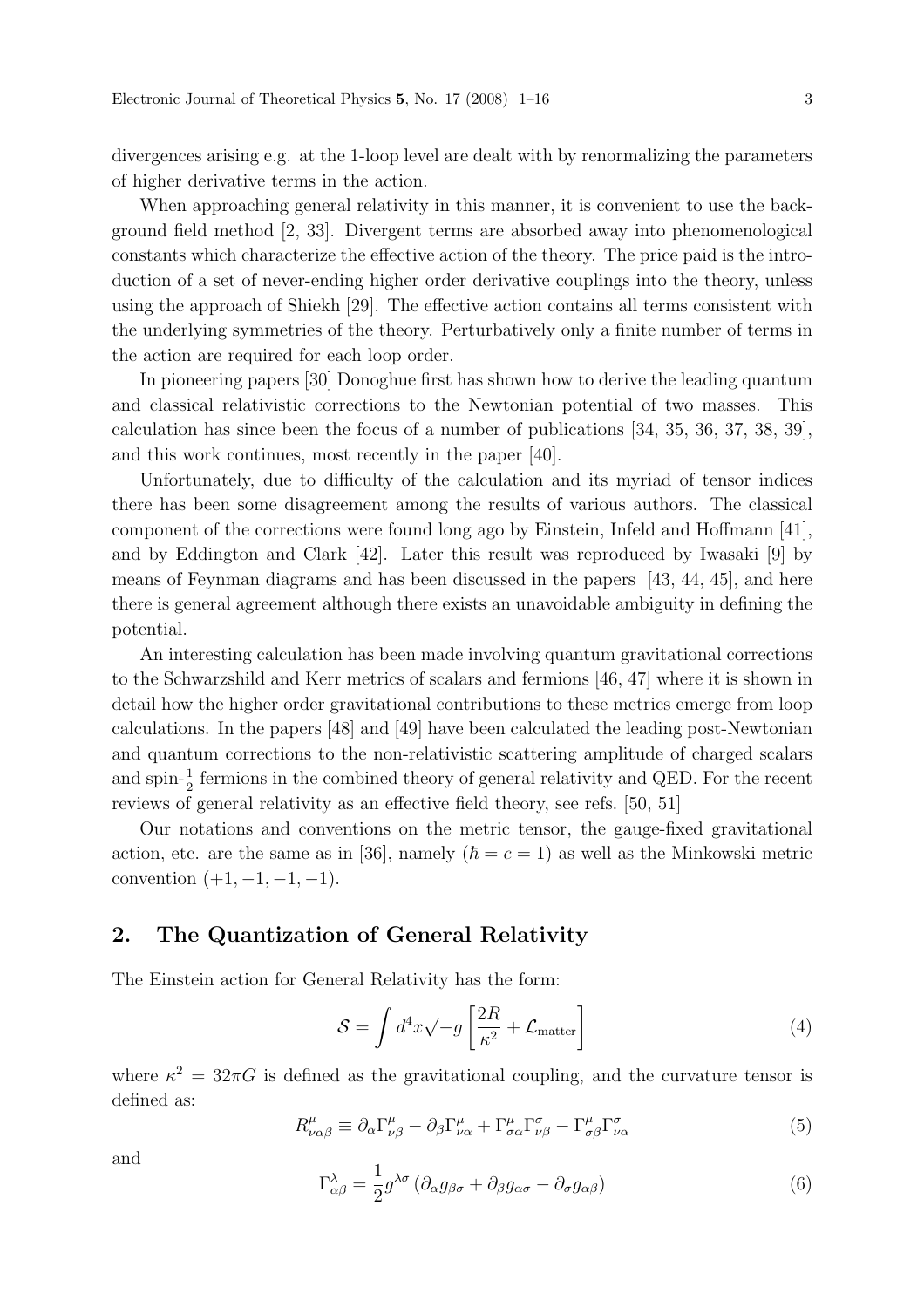The term  $\sqrt{-g}\mathcal{L}_{\text{matter}}$  is a covariant expression for the inclusion of matter into the theory. We can include any type of matter. As a classical theory the above Lagrangian defines the theory of general relativity.

Massive spinless matter fields interact with the gravitational field as described by the action

$$
S_{matter} = \int d^4x \sqrt{-g} \left[ \frac{1}{2} g^{\mu\nu} \partial_\mu \phi \partial_\nu \phi - \frac{1}{2} m^2 \phi^2 \right] \tag{7}
$$

Any effective field theory can be seen as an expansion in energies of the light fields of the theory below a certain scale. Above the scale transition energy there will be additional heavy fields that will manifest themselves. Below the transition the heavy degrees of freedom will be integrated out and will hence not contribute to the physics. Any effective field theory is built up from terms with higher and higher numbers of derivative couplings on the light fields and obeying the gauge symmetries of the basic theory. This gives us a precise description of how to construct effective Lagrangians from the gauge invariants of the theory. We expand the effective Lagrangian in the invariants ordered in magnitude of their derivative contributions.

An effective treatment of pure General Relativity results in the following Lagrangian:

$$
\mathcal{L}_{grav} = \sqrt{-g} \left[ \frac{2R}{\kappa^2} + c_1 R^2 + c_2 R^{\mu \nu} R_{\mu \nu} + \dots \right] \tag{8}
$$

where the ellipses denote that the effective action is in fact an infinite series—at each new loop order additional higher derivative terms must be taken into account. This Lagrangian includes all possible higher derivative couplings, and every coupling constant in the Lagrangian is considered to be determined empirically unless set to zero to achieve causality [29]. Similarly one must include higher derivative contributions to the matter Lagrangian in order to treat this piece of the Lagrangian as an effective field theory [30].

Computing the leading low-energy quantum corrections of an effective field theory, a useful distinction is between non-analytical and analytical contributions from the diagrams. Non-analytical contributions are generated by the propagation of two or more massless particles in the Feynman diagrams. Such non-analytical effects are long-ranged and, in the low energy limit of the effective field theory, they dominate over the analytical contributions which arise from the propagation of massive particles. The difference between massive and massless particle modes originates from the impossibility of expanding a massless propagator  $\sim 1/q^2$  while:

$$
\frac{1}{q^2 - m^2} = -\frac{1}{m^2} \left( 1 + \frac{q^2}{m^2} + \dots \right) \tag{9}
$$

No  $1/q^2$  terms are generated in the above expansion of the massive propagator, thus such terms all arise from the propagation of massless modes. The analytical contributions from the diagrams are local effects and thus expandable in power series.

Non-analytical effects are typically originating from terms which in the S-matrix go as,  $e.g., \sim \ln(-q^2)$  or  $\sim 1/\sqrt{-q^2}$ , while the generic example of an analytical contribution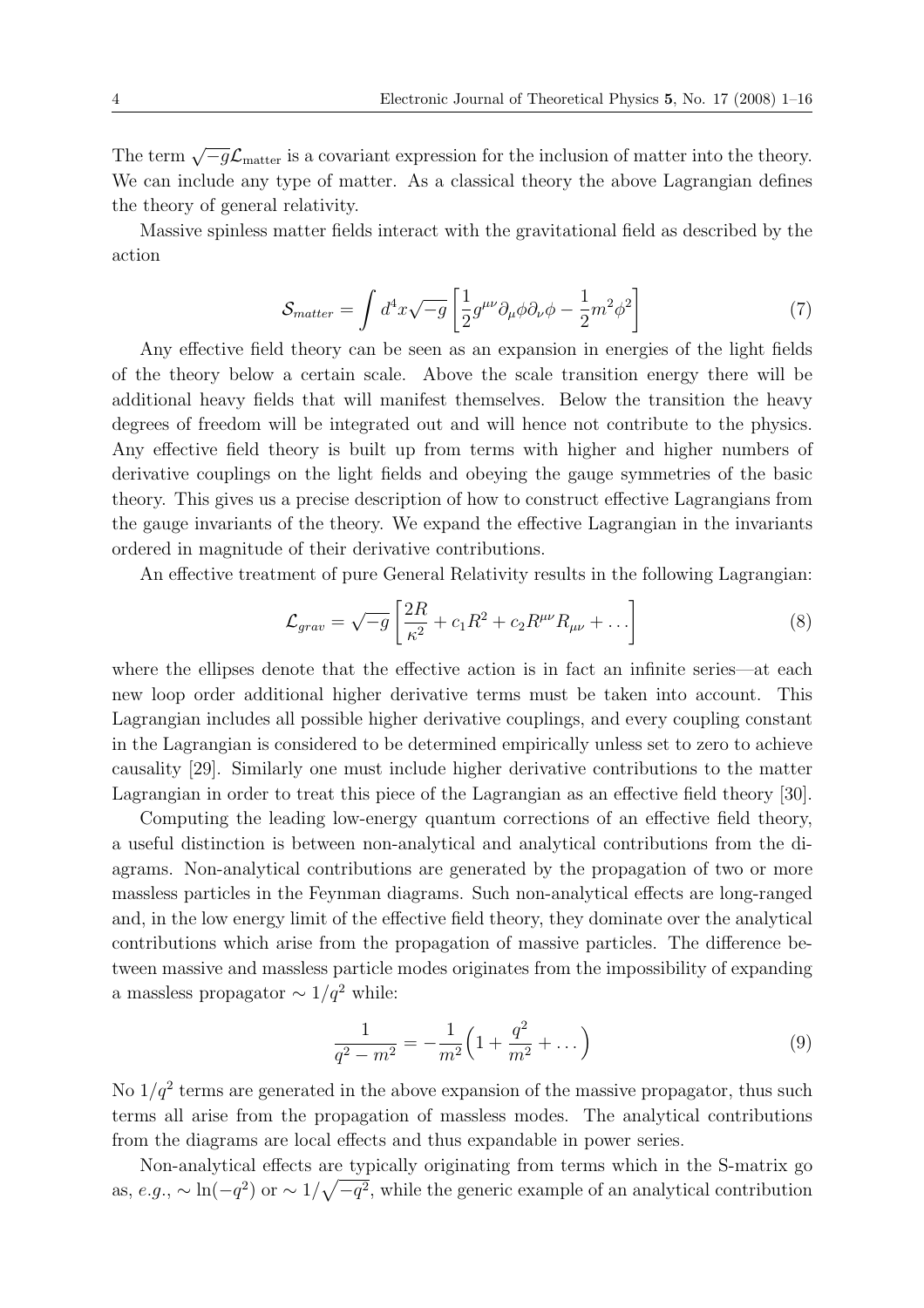is a power series in momentum q. Our interest is only in the non-local effects, thus we will only consider the non-analytical contributions of the diagrams.

The procedure of the background field quantization is as follows. The quantum fluctuations of the gravitational field are expanded about a smooth background metric  $\bar{g}_{\mu\nu}$  [10, 11], i.e. flat space-time  $\bar{g}_{\mu\nu} \equiv \eta_{\mu\nu} = diag(1, -1, -1, -1)$ , and the metric  $g_{\mu\nu}$ is the sum of this background part and a quantum contribution  $\kappa h_{\mu\nu}$ :

$$
g_{\mu\nu} \equiv \bar{g}_{\mu\nu} + \kappa h_{\mu\nu} \tag{10}
$$

From this equation we get the expansions for the upper metric field  $g^{\mu\nu}$ , and for  $\sqrt{-g}$ :

$$
g^{\mu\nu} = \bar{g}^{\mu\nu} - \kappa h^{\mu\nu} + \dots
$$

$$
\sqrt{-g} = \sqrt{-\bar{g}} \left[ 1 + \frac{1}{2} \kappa h + \dots \right]
$$
(11)

where  $h^{\mu\nu} \equiv \bar{g}^{\mu\alpha} \bar{g}^{\nu\beta} h_{\alpha\beta}$  and  $h \equiv \bar{g}^{\mu\nu} h_{\mu\nu}$ .

The corresponding curvatures are given by

$$
\bar{R}_{\mu\nu} = \frac{\kappa}{2} \left[ \partial_{\mu} \partial_{\nu} h + \partial_{\lambda} \partial^{\lambda} h_{\mu\nu} - \partial_{\mu} \partial_{\lambda} h^{\lambda}{}_{\nu} - \partial_{\nu} \partial_{\lambda} h^{\lambda}{}_{\mu} \right]
$$
\n
$$
\bar{R} = \bar{g}^{\mu\nu} \bar{R}_{\mu\nu} = \kappa \left[ \Box h - \partial_{\mu} \partial_{\nu} h^{\mu\nu} \right]
$$
\n(12)

In order to quantize the field  $h_{\mu\nu}$  one needs to fix the gauge. In the harmonic (or deDonder) gauge  $[10] - g^{\mu\nu} \Gamma^{\lambda}_{\mu\nu} = 0$ —which requires, to first order in the field expansion,

$$
\partial^{\beta}h_{\alpha\beta} - \frac{1}{2}\partial_{\alpha}h = 0
$$
\n(13)

In the quantization, the Lagrangians are expanded in the gravitational fields, separated in quantum and background parts, and the vertex factors as well as the propagator are derived from the expanded action.

The expansion of the Einstein action takes the form [10, 11]:

$$
S_{grav} = \int d^4x \sqrt{-\bar{g}} \left[ \frac{2\bar{R}}{\kappa^2} + \mathcal{L}_g^{(1)} + \mathcal{L}_g^{(2)} + \dots \right]
$$
 (14)

where the subscripts count the number of powers of  $\kappa$  and

$$
\mathcal{L}_{g}^{(1)} = \frac{h_{\mu\nu}}{\kappa} \left[ \bar{g}^{\mu\nu} \bar{R} - 2 \bar{R}^{\mu\nu} \right]
$$
\n
$$
\mathcal{L}_{g}^{(2)} = \frac{1}{2} D_{\alpha} h_{\mu\nu} D^{\alpha} h^{\mu\nu} - \frac{1}{2} D_{\alpha} h D^{\alpha} h + D_{\alpha} h D_{\beta} h^{\alpha\beta} - D_{\alpha} h_{\mu\beta} D^{\beta} h^{\mu\alpha}
$$
\n
$$
+ \bar{R} \left( \frac{1}{4} h^2 - \frac{1}{2} h_{\mu\nu} h^{\mu\nu} \right) + \left( 2 h_{\mu}^{\lambda} h_{\nu\lambda} - h h_{\mu\nu} \right) \bar{R}^{\mu\nu}
$$
\n(15)

where  $D_{\alpha}$  denotes the covariant derivative with respect to the background metric. A similar expansion of the matter action yields [30]: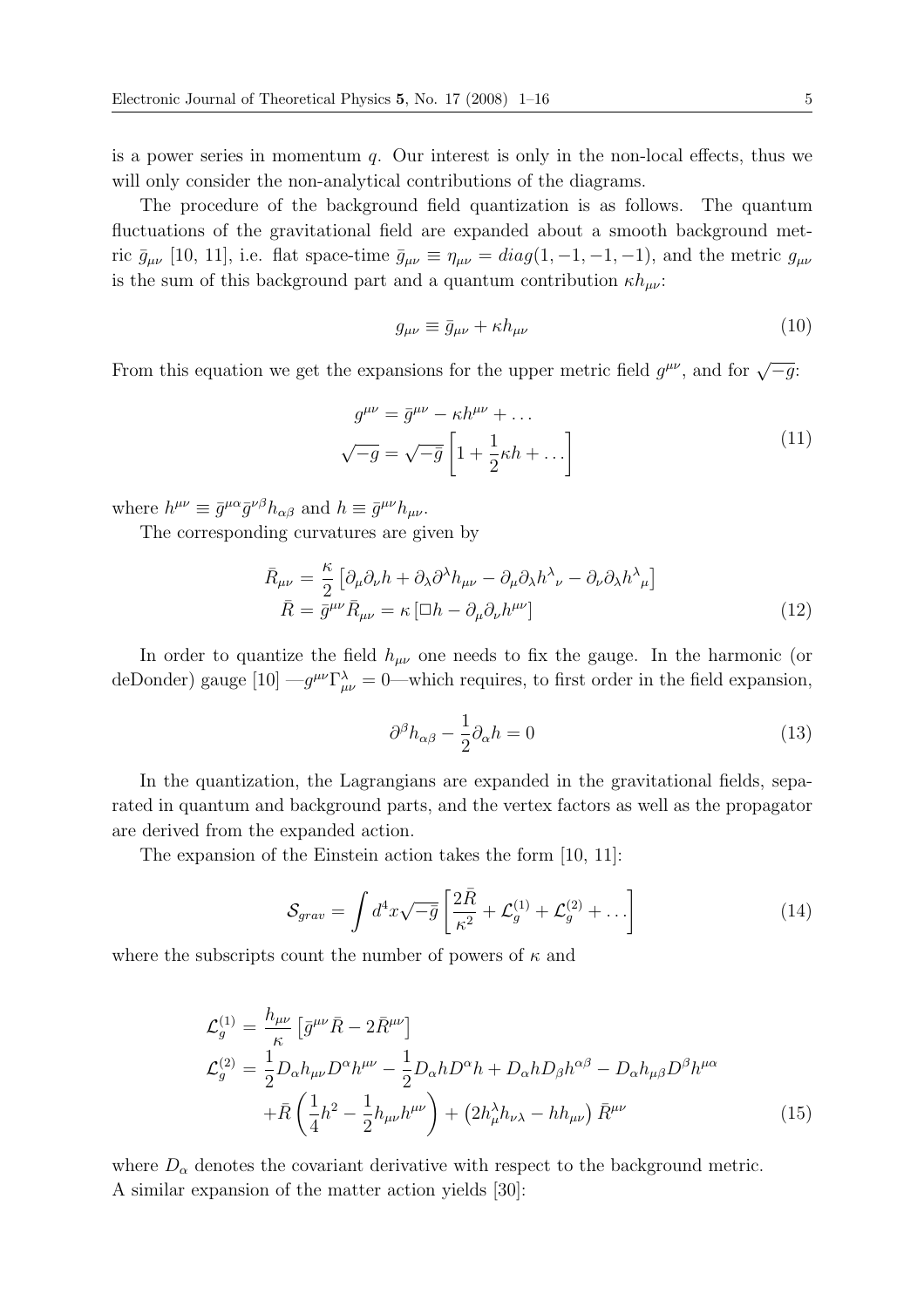$$
S_{matter} = \int d^4x \sqrt{-\bar{g}} \left[ \mathcal{L}_m^0 + \mathcal{L}_m^{(1)} + \mathcal{L}_m^{(2)} + \dots \right] \tag{16}
$$

with

$$
\mathcal{L}_{m}^{(0)} = \frac{1}{2} \left( \partial_{\mu} \phi \partial^{\mu} \phi - m^{2} \phi^{2} \right)
$$
  
\n
$$
\mathcal{L}_{m}^{(1)} = -\frac{\kappa}{2} h_{\mu\nu} T^{\mu\nu}
$$
  
\n
$$
T_{\mu\nu} \equiv \partial_{\mu} \phi \partial_{\nu} \phi - \frac{1}{2} \bar{g}_{\mu\nu} \left( \partial_{\lambda} \phi \partial^{\lambda} \phi - m^{2} \phi^{2} \right)
$$
  
\n
$$
\mathcal{L}_{m}^{(2)} = \kappa^{2} \left( \frac{1}{2} h^{\mu\nu} h_{\lambda}^{\nu} - \frac{1}{4} h h^{\mu\nu} \right) \partial_{\mu} \phi \partial_{\nu} \phi
$$
  
\n
$$
- \frac{\kappa^{2}}{8} \left( h^{\lambda \sigma} h_{\lambda \sigma} - \frac{1}{2} h h \right) \left[ \partial_{\mu} \phi \partial^{\mu} \phi - m^{2} \phi^{2} \right]
$$
\n(17)

The background metric  $\bar{R}^{\mu\nu}$  should satisfy Einstein's equation

$$
\bar{R}^{\mu\nu} - \frac{1}{2}\bar{g}^{\mu\nu}\bar{R} = \frac{\kappa^2}{4}T^{\mu\nu} \tag{18}
$$

and the linear terms in  $h_{\mu\nu}$ ,  $\mathcal{L}_g^{(1)} + \mathcal{L}_m^{(1)}$ , is vanishing.

For the calculation of the quantum gravitational corrections at one loop, we need to consider the following actions:

$$
S_0 = \int d^4x \sqrt{-g} \left[ \frac{2\bar{R}}{\kappa^2} + \mathcal{L}_m^{(0)} \right]
$$
  
\n
$$
S_2 = \int d^4x \sqrt{-g} \left[ \mathcal{L}_g^{(2)} + \mathcal{L}_m^{(2)} + \mathcal{L}_{gauge} + \mathcal{L}_{ghost} \right]
$$
\n(19)

with the gauge fixing Lagrangian [10]

$$
\mathcal{L}_{gauge} = \left( D^{\nu} h_{\mu\nu} - \frac{1}{2} D_{\mu} h \right) \left( D_{\lambda} h^{\mu\lambda} - \frac{1}{2} D^{\mu} h \right) \tag{20}
$$

and the ghost Lagrangian

$$
\mathcal{L}_{ghost} = \eta^{*\mu} \left( D_{\lambda} D^{\lambda} \eta_{\mu} - \bar{R}_{\mu\nu} \eta^{\nu} \right) \tag{21}
$$

for the Faddeev-Popov field  $\eta_{\mu}$ .

# **3. The Feynman Rules**

From the Lagrangians (19)-(21) we can derive the list of Feynman rules [38].

#### • **Scalar propagator**

The massive scalar propagator is: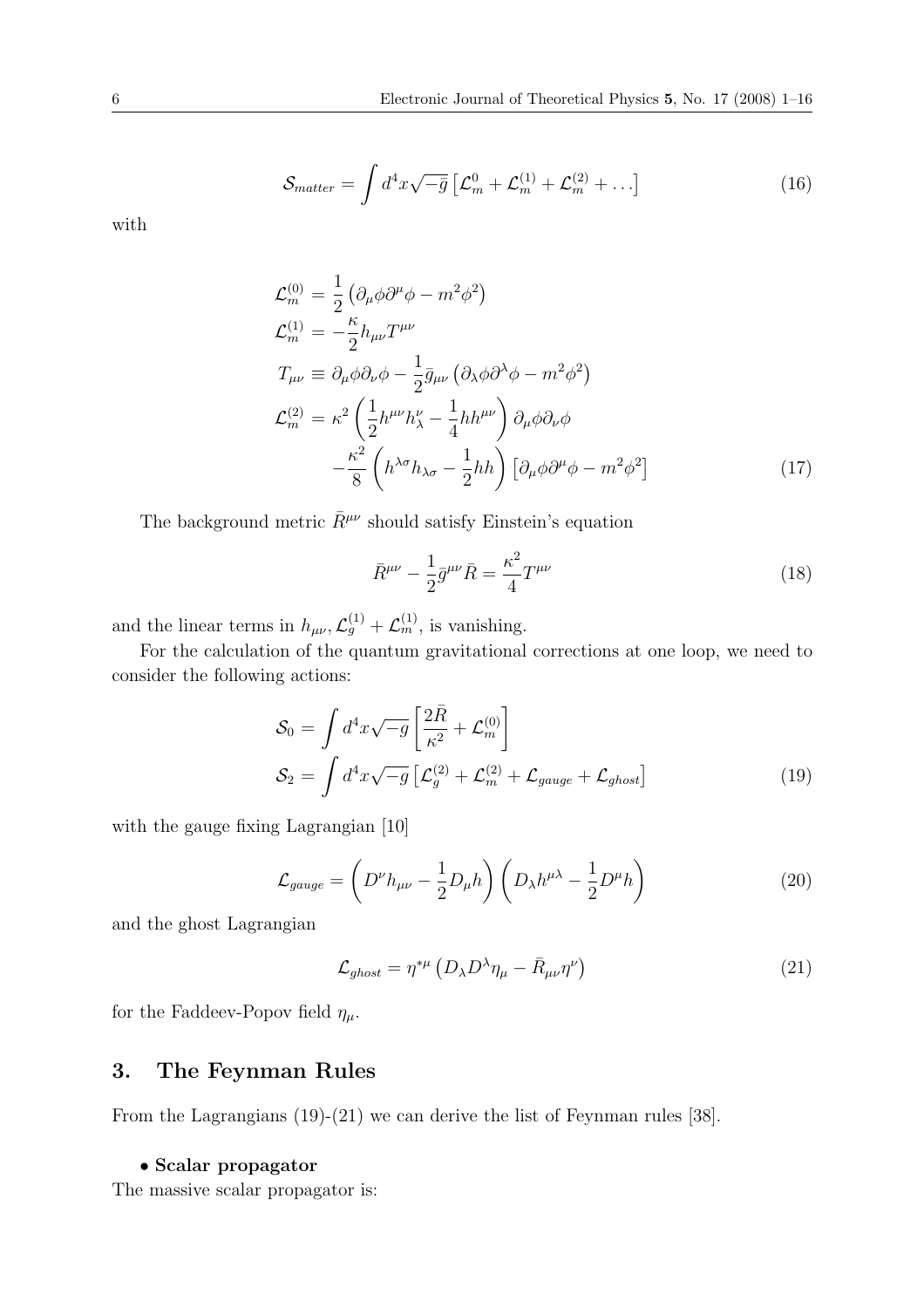$$
=\frac{i}{q^2-m^2+i\epsilon}
$$

# • **Graviton propagator**

The graviton propagator in harmonic gauge is:

 $\overline{\phantom{a}}$ 

$$
\alpha \beta \cos \theta \cos \theta = \frac{i \mathcal{P}^{\alpha \beta \gamma \delta}}{q^2 + i \epsilon}
$$

where

$$
\mathcal{P}^{\alpha\beta\gamma\delta} = \frac{1}{2} \left[ \eta^{\alpha\gamma} \eta^{\beta\delta} + \eta^{\beta\gamma} \eta^{\alpha\delta} - \eta^{\alpha\beta} \eta^{\gamma\delta} \right]
$$

# • **2-scalar-1-graviton vertex**

The two scalar - one graviton vertex is:

$$
\mu\nu \wedge \sim \sim \sim \mu
$$

where

$$
\tau^{\mu\nu}(p, p', m) = -\frac{i\kappa}{2} \left[ p^{\mu} p'^{\nu} + p^{\nu} p'^{\mu} - \eta^{\mu\nu} \left( (p \cdot p') - m^2 \right) \right]
$$

# • **2-scalar-2-graviton vertex**

The two scalar - two graviton vertex is

$$
\mu \nu \sum_{p \mid p} p' \left( p, p', m \right)
$$

where

$$
\tau^{\eta\lambda\rho\sigma}(p,p') = i\kappa^2 \left[ \left\{ I^{\eta\lambda\alpha\delta} I^{\rho\sigma\beta}{}_{\delta} - \frac{1}{4} \left\{ \eta^{\eta\lambda} I^{\rho\sigma\alpha\beta} + \eta^{\rho\sigma} I^{\eta\lambda\alpha\beta} \right\} \right\} (p_{\alpha}p'_{\beta} + p'_{\alpha}p_{\beta}) - \frac{1}{2} \left\{ I^{\eta\lambda\rho\sigma} - \frac{1}{2} \eta^{\eta\lambda} \eta^{\rho\sigma} \right\} [(p \cdot p') - m^2] \right]
$$
\n(22)

with

$$
I_{\alpha\beta\gamma\delta} = \frac{1}{2}(\eta_{\alpha\gamma}\eta_{\beta\delta} + \eta_{\alpha\delta}\eta_{\beta\gamma})
$$

# • **3-graviton vertex**

The three graviton vertex is:

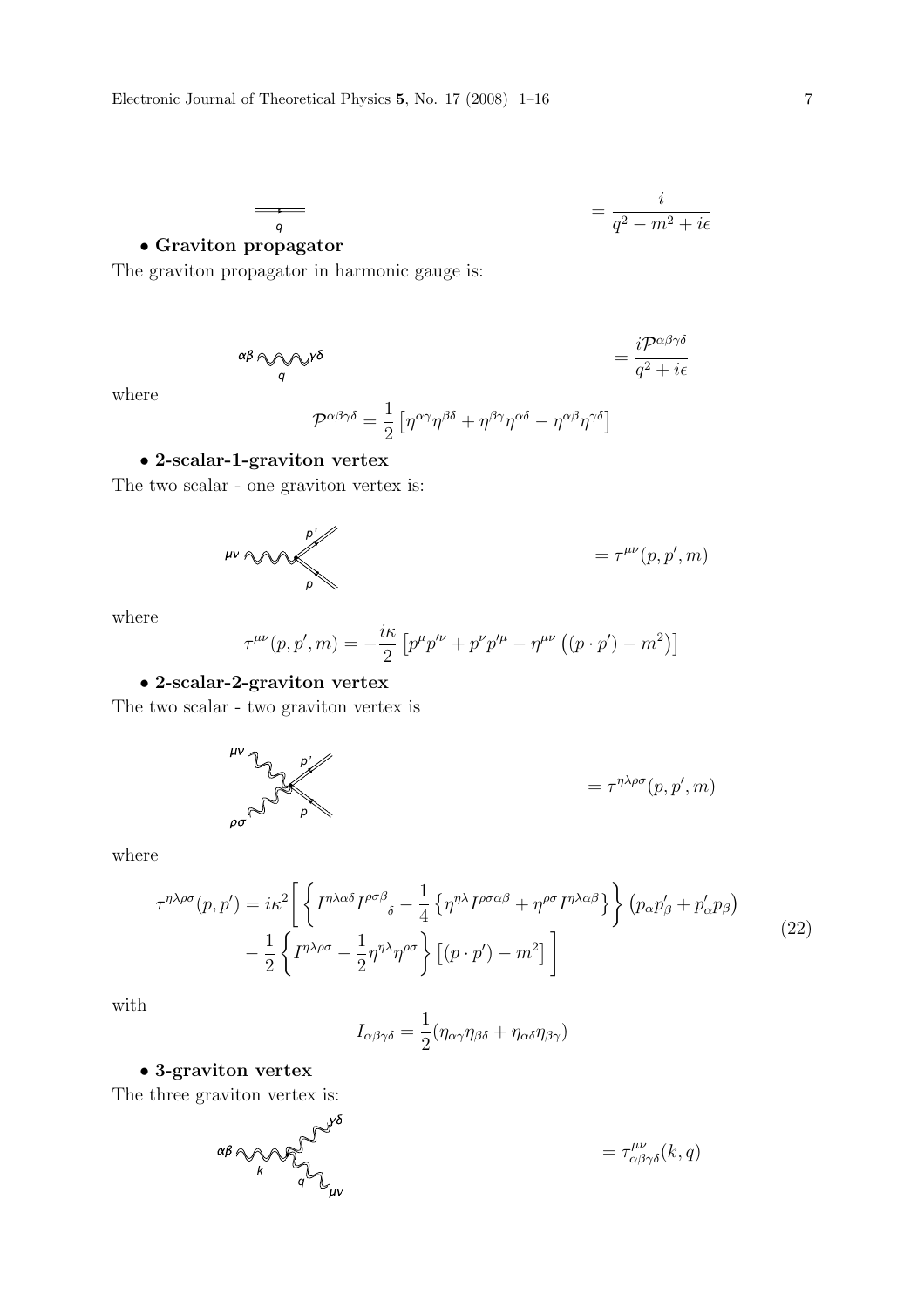where

$$
\tau_{\alpha\beta\gamma\delta}^{\mu\nu}(k,q) = -\frac{i\kappa}{2} \times \left( \mathcal{P}_{\alpha\beta\gamma\delta} \left[ k^{\mu}k^{\nu} + (k-q)^{\mu}(k-q)^{\nu} + q^{\mu}q^{\nu} - \frac{3}{2}\eta^{\mu\nu}q^{2} \right] \n+ 2q_{\lambda}q_{\sigma} \left[ I_{\alpha\beta}{}^{\sigma\lambda}I_{\gamma\delta}{}^{\mu\nu} + I_{\gamma\delta}{}^{\sigma\lambda}I_{\alpha\beta}{}^{\mu\nu} - I_{\alpha\beta}{}^{\mu\sigma}I_{\gamma\delta}{}^{\nu\lambda} - I_{\gamma\delta}{}^{\mu\sigma}I_{\alpha\beta}{}^{\nu\lambda} \right] \n+ \left[ q_{\lambda}q^{\mu} \left( \eta_{\alpha\beta}I_{\gamma\delta}{}^{\nu\lambda} + \eta_{\gamma\delta}I_{\alpha\beta}{}^{\nu\lambda} \right) + q_{\lambda}q^{\nu} \left( \eta_{\alpha\beta}I_{\gamma\delta}{}^{\mu\lambda} + \eta_{\gamma\delta}I_{\alpha\beta}{}^{\mu\lambda} \right) \right] \n- q^{2} \left( \eta_{\alpha\beta}I_{\gamma\delta}{}^{\mu\nu} - \eta_{\gamma\delta}I_{\alpha\beta}{}^{\mu\nu} \right) - \eta^{\mu\nu}q_{\sigma}q_{\lambda} \left( \eta_{\alpha\beta}I_{\gamma\delta}{}^{\sigma\lambda} + \eta_{\gamma\delta}I_{\alpha\beta}{}^{\sigma\lambda} \right) \right] \n+ \left[ 2q_{\lambda} (I_{\alpha\beta}{}^{\lambda\sigma}I_{\gamma\delta\sigma}{}^{\nu}(k-q)^{\mu} + I_{\alpha\beta}{}^{\lambda\sigma}I_{\gamma\delta\sigma}{}^{\mu}(k-q)^{\nu} - I_{\gamma\delta}{}^{\lambda\sigma}I_{\alpha\beta\sigma}{}^{\nu}k^{\mu} - I_{\gamma\delta}{}^{\lambda\sigma}I_{\alpha\beta\sigma}{}^{\mu}k^{\nu} \right) \n+ q^{2} \left( I_{\alpha\beta\sigma}{}^{\mu}I_{\gamma\delta}{}^{\nu\sigma} + I_{\alpha\beta}{}^{\nu\sigma}I_{\gamma\delta\sigma}{}^{\mu} \right) + \eta^{\mu\nu}q_{\sigma}q
$$

# **4. Scattering Amplitude and Potential**

The general form for any diagram contributing to the scattering amplitude of gravitational interactions of two masses is:

$$
\mathcal{M} \sim \left( A + Bq^2 + \ldots + C_0 \kappa^4 \frac{1}{q^2} + C_1 \kappa^4 \ln(-q^2) + C_2 \kappa^4 \frac{m}{\sqrt{-q^2}} + \ldots \right) \tag{24}
$$

where  $A, B, \ldots$  correspond to the local analytical interactions which are of no interest to us (these terms will only dominate in the high energy regime of the effective theory) and  $C_0, C_1, C_2, \ldots$  correspond to the non-local, non-analytical interactions.

The  $C_1$  and  $C_2$  terms will yield the leading quantum gravitational and relativistic post-Newtonian corrections to the Newtonian potential. The space parts of the non-analytical terms Fourier transform as:

$$
\int \frac{d^3q}{(2\pi)^3} e^{i\mathbf{q} \cdot \mathbf{r}} \frac{1}{|\mathbf{q}|^2} = \frac{1}{4\pi r}
$$
\n
$$
\int \frac{d^3q}{(2\pi)^3} e^{i\mathbf{q} \cdot \mathbf{r}} \frac{1}{|\mathbf{q}|} = \frac{1}{2\pi^2 r^2}
$$
\n
$$
\int \frac{d^3q}{(2\pi)^3} e^{i\mathbf{q} \cdot \mathbf{r}} \ln(\mathbf{q}^2) = \frac{-1}{2\pi r^3}
$$
\n(25)

so clearly these terms will contribute to the corrections.

The importance of these transforms, is that they are from non-analytic terms in momentum space and so cannot be renormalized into the original Lagrangian, and as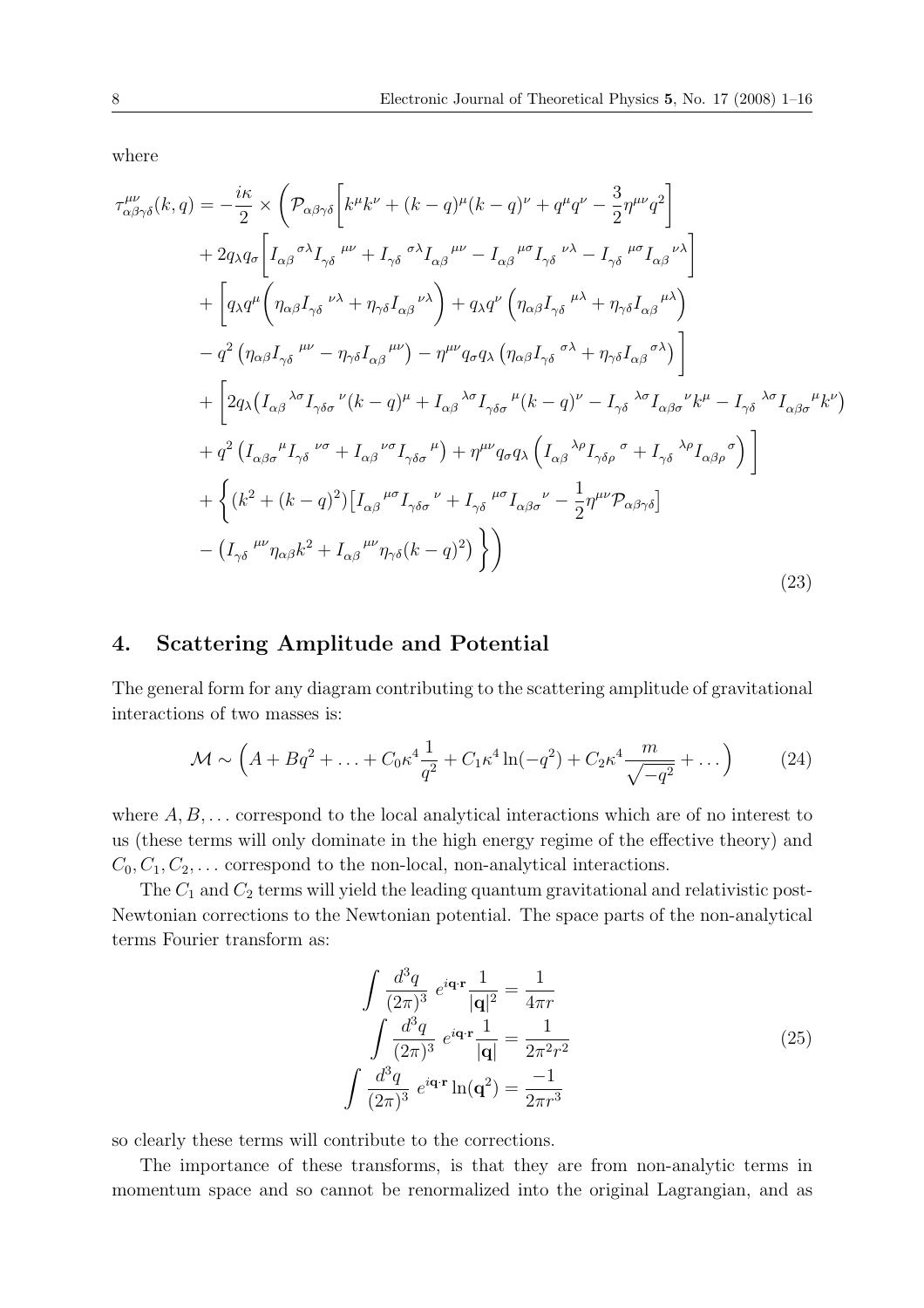such one might anticipate that they are of finite magnitude. Because of this, the problem of renormalizing quantum gravity is put off.

In the quantization of General Relativity the definition of a potential is certainly not obvious. One can choose between several definitions of the potential depending on,  $e.q.,$ the physical situation, how to define the energy of the fields, the diagrams included etc. The choice of potential, which includes all 1-loop diagrams [35, 52], is the simplest, gauge invariant definition of the potential.

The calculation of the non-relativistic potential using the full amplitude is as follows. First, to relate the expectation value for the S matrix to the Fourier transform of the potential  $V(\mathbf{q})$  in the non-relativistic limit:

$$
\langle k_1, k_3 | S | k_2, k_4 \rangle = -i \tilde{V}(\mathbf{q}) (2\pi) \delta(E_i - E_f)
$$
\n(26)

where  $k_1$ ,  $k_3$  and  $k_2$ ,  $k_4$  are the incoming and outgoing momentum respectively,  $q \equiv$  $k_2 - k_1 = k_3 - k_4$ , and  $E_i - E_f$  is the energy difference between the incoming and outgoing states. The invariant matrix element  $i\mathcal{M}$  resulting from the diagrams is:

$$
\langle k_1, k_3 | S | k_2, k_4 \rangle = (2\pi)^4 \delta^{(4)}(k_2 + k_4 - k_1 - k_3)(i\mathcal{M})
$$
\n(27)

In the non-relativistic limit  $(q = (0, \mathbf{q}))$  we have:

$$
\tilde{V}(\mathbf{q}) = -\frac{1}{2m_1} \frac{1}{2m_2} \mathcal{M}
$$
\n(28)

so that

$$
V(\mathbf{x}) = -\frac{1}{2m_1} \frac{1}{2m_2} \int \frac{d^3k}{(2\pi)^3} e^{i\mathbf{k}\cdot\mathbf{x}} \mathcal{M}
$$
 (29)

This is how we define the non-relativistic potential  $V(q)$  generated by the considered non-analytic parts. In the above equation  $\mathcal M$  is the non-analytical part of the amplitude of the scattering process in non-relativistic limit to a given loop order [35].

#### **5. The Contributions of Feynman Diagrams**

In general, the Feynman rules are large and the tensor algebra immense. Much of the calculational simplicity should be restored by submitting this part of the complexity to the computer. However, the intermediate results can be so extensive that even a supercomputer can choke without help. For example, imagine one had the contraction of three tensors:  $\alpha^{\mu\nu}\beta^{\rho\sigma}\gamma_{\mu\nu\rho\sigma}$  each of which consists of many terms. Then the computer, in trying to contract out the indices, tends to expand out the entire expression, which can easily lead to thousands of terms in the intermediate expression, and so overpower the computers memory. The resolution lies in asking the computer to initially expand out only  $\alpha$  for example:  $(\alpha_1^{\mu\nu} + \alpha_2^{\mu\nu} + ...) \beta^{\rho\sigma} \gamma_{\mu\nu\rho\sigma}$ . In this way the computer is presented with several terms that can each be contracted separately. This seemingly innocuous move can make all the difference between the machine being able to perform the calculation or not. It is fine details like this that in practice can occupy much of the investigators time.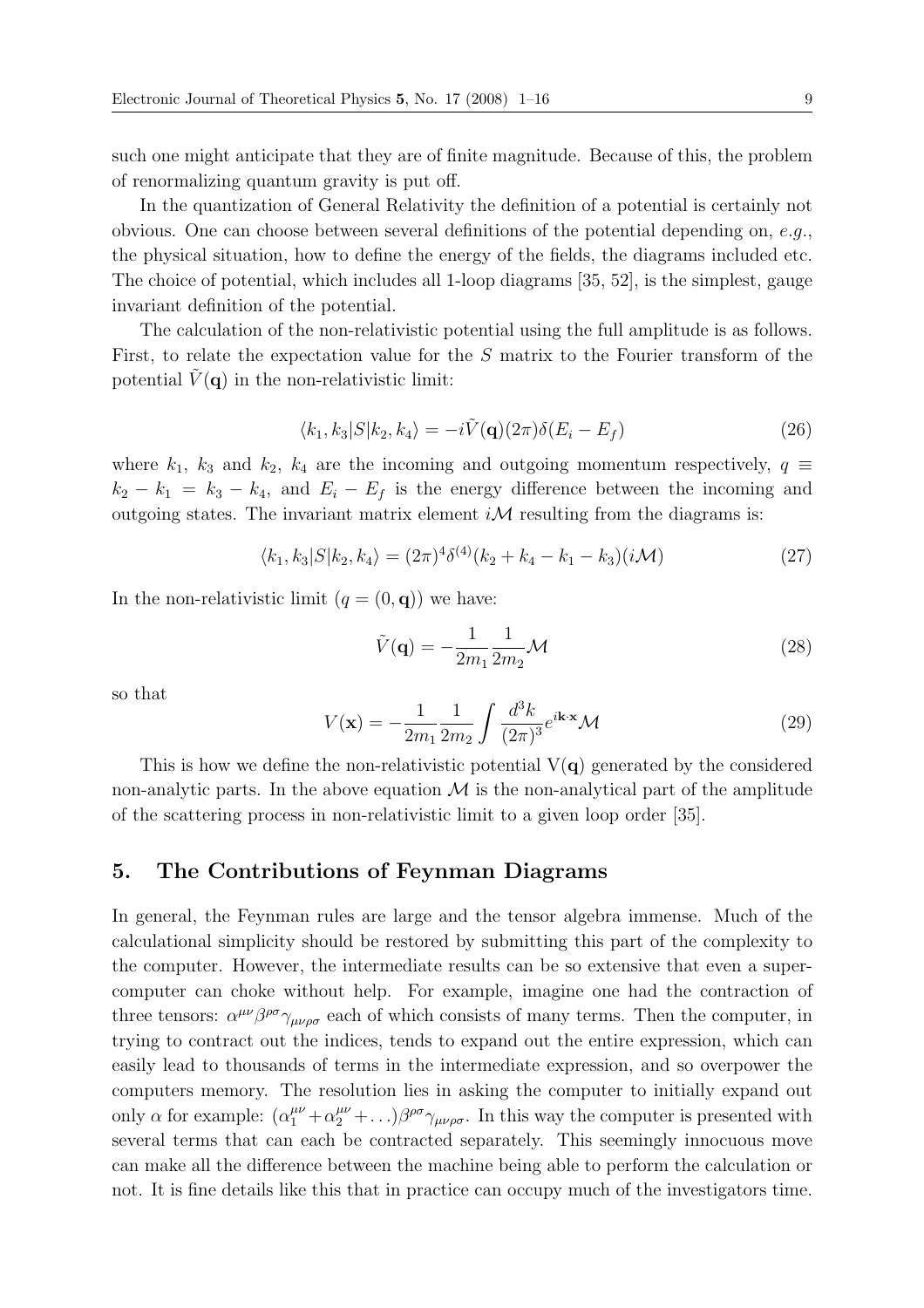The best way to perform such kind of tensor algebra on a computer is use the Ricci package [53] under the Mathematica [54] program.

# 5.1 Vacuum Polarization

't Hooft and Veltman [10] were the first to calculate the vacuum polarization diagram in gravity. For the contribution of the graviton plus ghost vacuum polarization Feynman diagrams<sup>2</sup>:



we have:

$$
\Pi_{\alpha\beta\gamma\delta} = -\frac{\kappa^2}{16\pi^2} L \left[ \frac{21}{120} q^4 I_{\alpha\beta\gamma\delta} + \frac{23}{120} q^4 \eta_{\alpha\beta} \eta_{\gamma\delta} - \frac{23}{120} q^2 (\eta_{\alpha\beta} q_{\gamma} q_{\delta} + \eta_{\gamma\delta} q_{\alpha} q_{\beta}) - \frac{21}{240} q^2 (q_{\alpha} q_{\delta} \eta_{\beta\gamma} + q_{\beta} q_{\delta} \eta_{\alpha\gamma} + q_{\alpha} q_{\gamma} \eta_{\beta\delta} + q_{\beta} q_{\gamma} \eta_{\alpha\delta}) + \frac{11}{30} q_{\alpha} q_{\beta} q_{\gamma} q_{\delta} \right]
$$
(30)

where  $L \equiv \log(-q^2) = \ln(\mathbf{q}^2)$ 

The result after contracting the various indices is [30, 36, 38, 37]:

$$
\mathcal{M}_{vac}(\mathbf{q}) = \frac{43}{15} G^2 m_1 m_2 L \tag{31}
$$

The Fourier transform gives the following contribution to the scattering potential

$$
V_{vac}(r) = -\frac{43}{30\pi}G^2 \frac{m_1 m_2}{r^3} \tag{32}
$$

# 5.2 Double-seagull Contribution

The calculation of the double-seagull loop diagram:



is quite straightforward. The resulting amplitude is

$$
\mathcal{M}_{seag}(\mathbf{q}) = 44G^2 m_1 m_2 L \tag{33}
$$

whose Fourier transform yields the double-seagull contribution to the potential [37, 38]:

$$
V_{seag}(r) = -\frac{22}{\pi} G^2 \frac{m_1 m_2}{r^3} \tag{34}
$$

<sup>2</sup> The Feynman graphs have been plotted with **JaxoDraw** [55]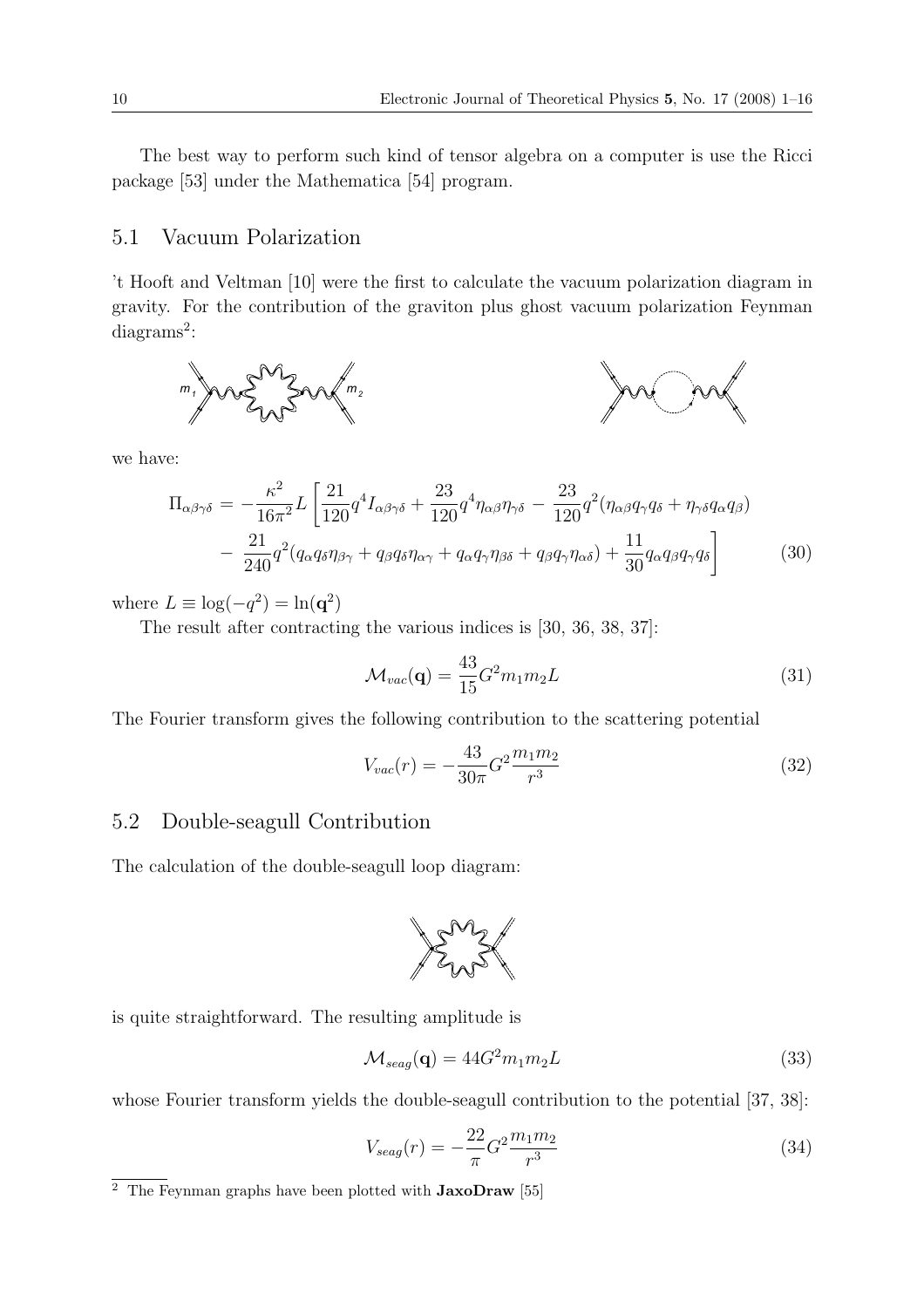# 5.3 The Triangle Diagrams

The calculation of the triangle loop diagram:



yields no real complications:

$$
\mathcal{M}_{tri}^{a}(\mathbf{q}) = -8G^{2}m_{1}m_{2} \left(\frac{7}{2}L + \frac{\pi^{2}m_{1}}{|\mathbf{q}|}\right)
$$

$$
\mathcal{M}_{tri}^{b}(\mathbf{q}) = -8G^{2}m_{1}m_{2} \left(\frac{7}{2}L + \frac{\pi^{2}m_{2}}{|\mathbf{q}|}\right)
$$
(35)

and the Fourier transformed result is [30, 36, 37, 38]:

$$
V_{tri}(r) = -4G^2 \frac{m_1 m_2 (m_1 + m_2)}{r^2} + \frac{28}{\pi} G^2 \frac{m_1 m_2}{r^3}
$$
(36)

# 5.4 Vertex Corrections

Two classes of diagrams go into the set of vertex corrections. There are two diagrams with a massless graviton in the loop:



The calculation of these diagrams is sufficiently simple and results in:

$$
\mathcal{M}_{vert}^{a}(\mathbf{q}) = -\frac{52}{3}G^{2}m_{1}m_{2}L\tag{37}
$$

Much more tedious is the calculation of the vertex diagrams with massive particle in the loop:



The result is:

$$
\mathcal{M}_{vert}^{a}(\mathbf{q}) = 2G^{2}m_{1}m_{2} \left( \frac{5}{3}L + \frac{\pi^{2}(m_{1} + m_{2})}{|\mathbf{q}|} \right)
$$
(38)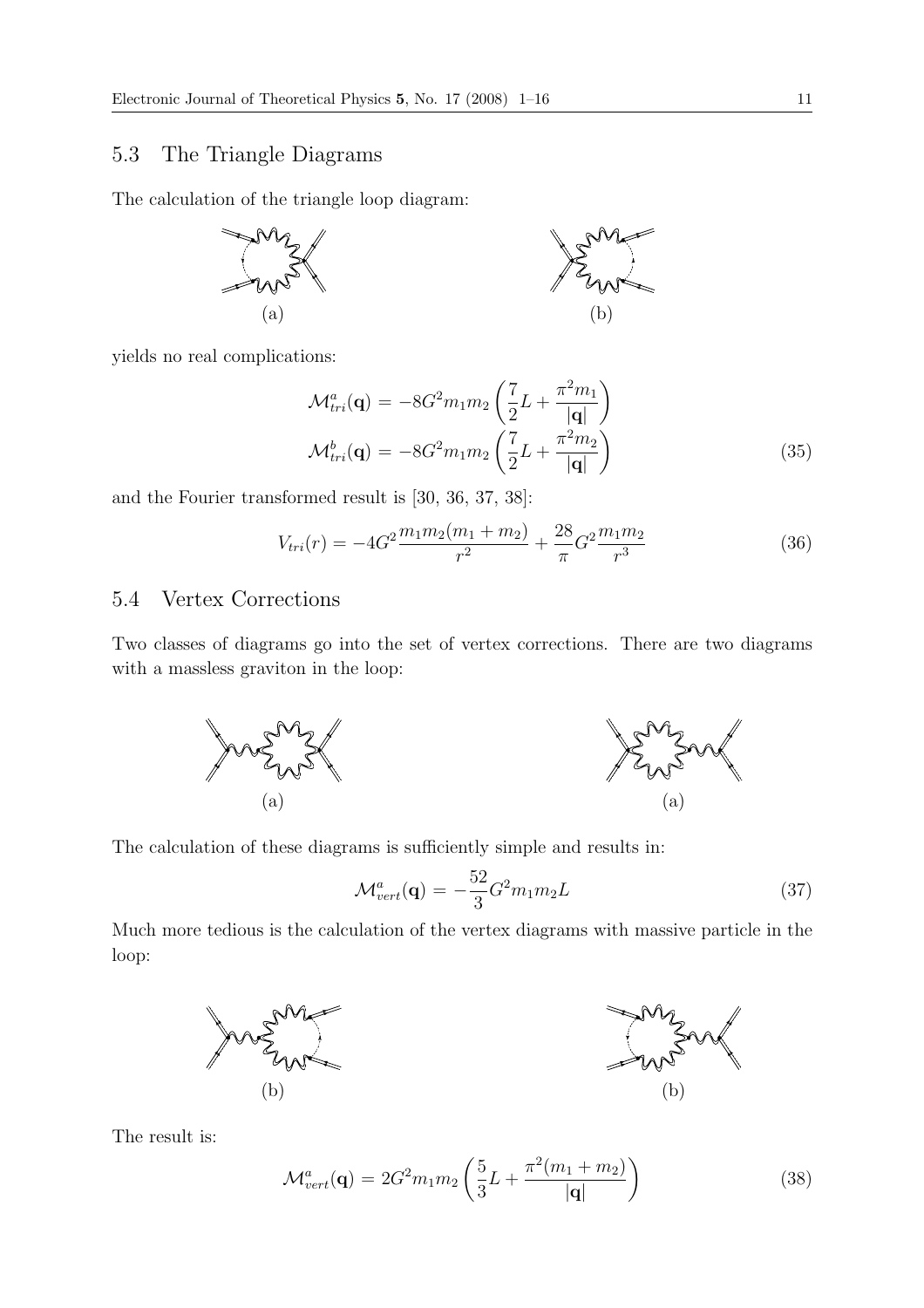The vertex diagrams are among the most complicated to calculate. The first results for these diagrams date back to the original calculation of Donoghue [30] — but because of an algebraic error in the calculation, the original result was in error and despite various checks of the calculation [36, 37] the correct result has not been given until [38].

The Fourier transform yields the following result for the vertex modification of the scattering potential [38, 39]:

$$
V_{vert}^{a}(r) = \frac{26}{3\pi}G^{2}\frac{m_{1}m_{2}}{r^{3}}
$$
\n(39)

and

$$
V_{vert}^{b}(r) = G^{2} \frac{m_{1} m_{2} (m_{1} + m_{2})}{r^{2}} - \frac{5}{3\pi} G^{2} \frac{m_{1} m_{2}}{r^{3}}
$$
(40)

#### 5.5 The Box Diagrams

The contribution of the box and crossed box diagrams:



to the scattering amplitude in the non-relativistic limit is:

$$
\mathcal{M}_{box}(\mathbf{q}) = \frac{94}{3} G^2 m_1 m_2 L \tag{41}
$$

and to the potential [37, 38]:

$$
V_{box}(r) = -\frac{47}{3\pi}G^2 \frac{m_1 m_2}{r^3} \tag{42}
$$

# **6. The Gravitational Corrections**

Adding up all one-loop gravitational corrections we have the final result for the nonrelativistic Newtonian potential [38]:

$$
V(r) = -G\frac{m_1m_2}{r} \left[ 1 + 3\frac{G(m_1 + m_2)}{c^2r} + \frac{41}{10\pi} \frac{G\hbar}{c^3r^2} \right]
$$
(43)

In the above expressions we have restored the appropriate physical factors  $c$  and  $\hbar$ .

On the grounds of dimensional analysis alone one can anticipate this form of the lowest-order corrections to the Newtonian potential [30]. The relativistic classical corrections are proportional to  $\ell_{cl}/r$ , where

$$
\ell_{cl} = \frac{Gm}{c^2} \tag{44}
$$

is the classical length for the mass  $m$ , and the quantum corrections (also relativistic) are proportional to  $\ell_p^2/r^2$ , where

$$
\ell_p = \sqrt{\frac{G\hbar}{c^3}}\tag{45}
$$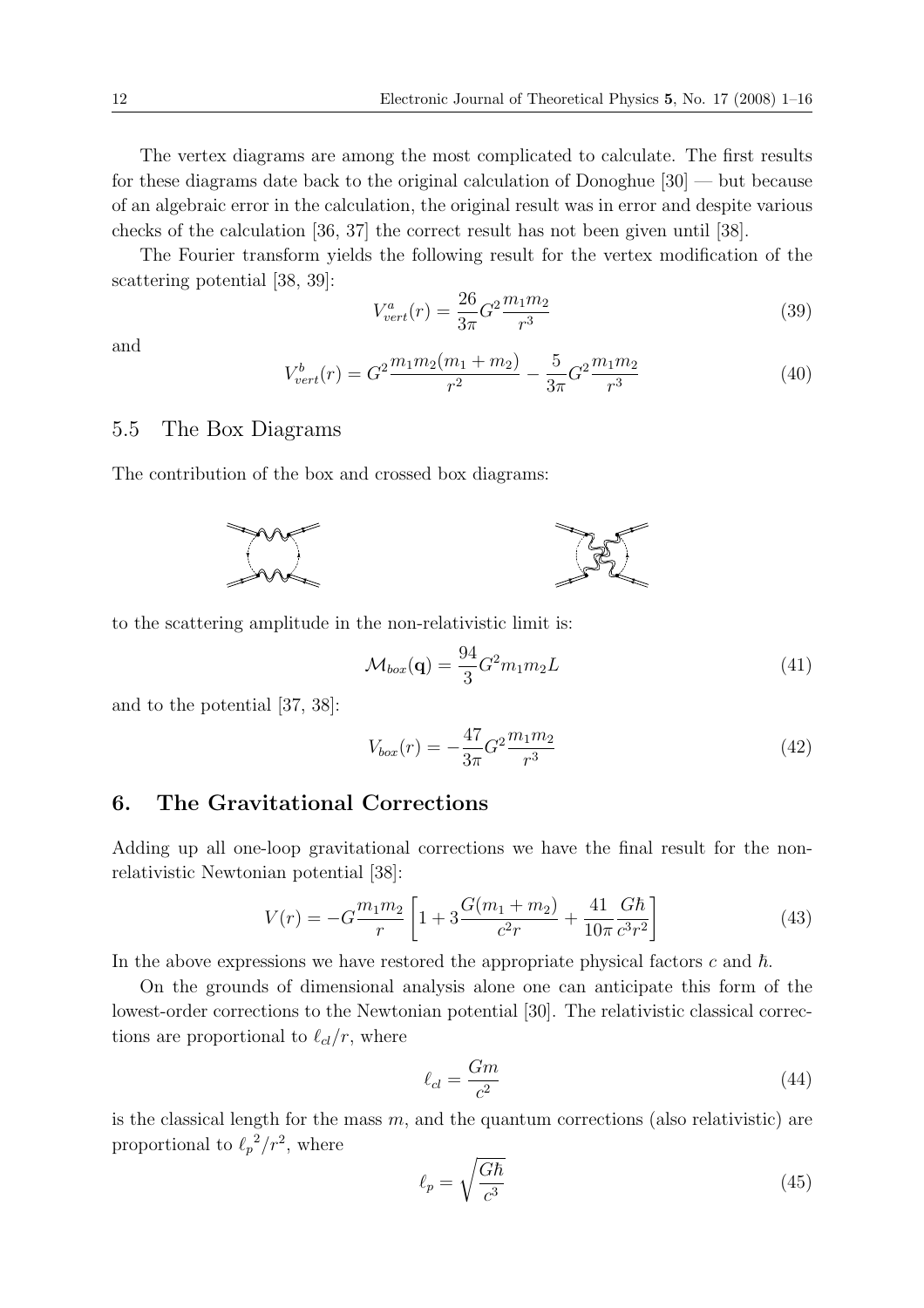$\ell_p = 1.6 \times 10^{-35}$  m is the Planck length.

The classical and quantum pieces of (43) arise from the same loop diagrams, and the order of magnitude of the quantum corrections  $G\hbar/c^3r^2$  can be derived from the classical one using [56] the concept of "zitterbewegung". In fact, in transition from classical to quantum corrections the classical distance r between two masses  $m_1$  and  $m_2$  must be modified by an uncertainty of the order the Compton wavelengths of each masses:

$$
r \to r + \frac{\hbar}{m_1 c} + \frac{\hbar}{m_2 c} \tag{46}
$$

and

$$
\frac{1}{r} \to \frac{1}{r} - \frac{\hbar}{(m_1 + m_2)cr^2} + \dots,
$$
\n(47)

so that the quantum corrections of can be understood as "zitterbewegung" effects applied to the classical distance r.

It should be noticed that the classical post-Newtonian term in the expression (43) corresponds to the lowest-order scattering potential and agrees with Eq. 2.5 of Iwasaki [9]. The correct result for the quantum corrections first published in [38] and later was confirmed in [39].

# **Conclusion and Outlook**

The result (41) for the leading quantum corrections to the Newton law could be written in the form:

$$
V(r) = -G\frac{m_1 m_2}{r} [1 + \delta_{QC}]
$$
\n(48)

where

$$
\delta_{QC} = \frac{41}{10\pi} \frac{\ell_p^2}{r^2}
$$
\n(49)

There are also additional quantum corrections due to the contributions to the vacuum polarization by photons and massless neutrinos:



which were calculated by Radkowski [12], Capper, Duff, and Halpern [15], Capper and Duff [16], Duff and Liu [17]:

$$
\delta_{QC}^{\gamma \nu} = \frac{4 + N_{\nu}}{15\pi} \frac{\ell_p^2}{r^2} \tag{50}
$$

where  $N_{\nu}$  is the number of massless two-component neutrinos.

The value of the both quantum corrections are controlled by the Planck length  $\ell_p$ , the corrections vanish at large values of  $r$  and it is accompanied by a very small coefficient, so even for astronomical purposes these corrections are irrelevant and unlikely to be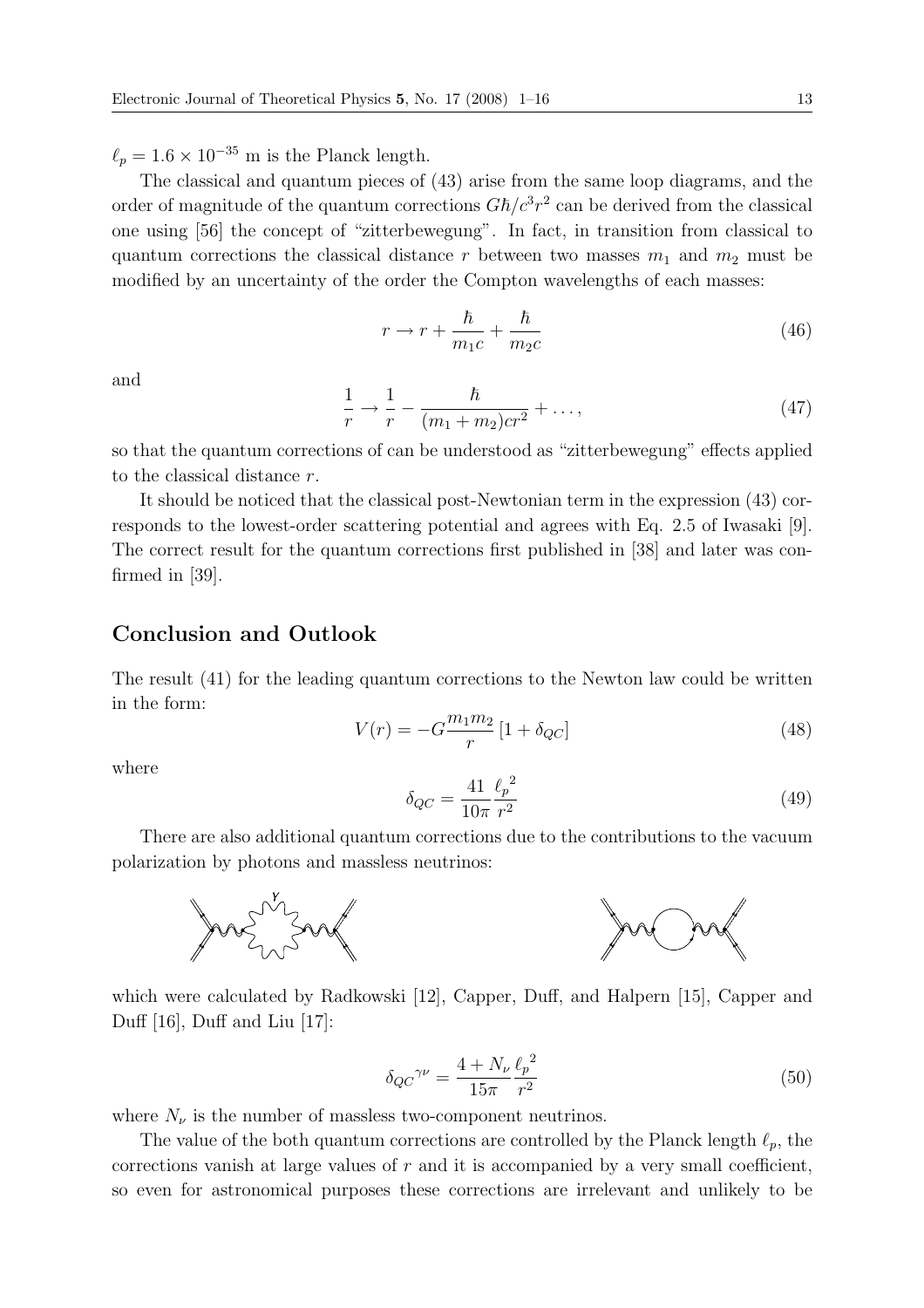measured in the foreseeable future. Nevertheless, such predictions would need to be replicated by any candidate theory of high energy quantum gravity.

Only at  $r_0 \simeq \ell_p$  the quantum corrections become large. But in this regime the effective field theory approach breaks down.

However, from a cosmological view point there is a cumulative effect of gravity and, given a fixed density of energy, the integration of this effect over large volumes could give an observable signal [57]. The authors of ref. [57] have found that during inflation, the quantum corrections are significant, leading to deviations from the standard inflationary expansion.

# **Acknowledgments**

We thank P. R. Anderson and A. Fabbri for discussion. We are grateful to Professor José Bernabéu for support and numerous helpful remarks. A. A. would like to thank the DGITT of the Generalitat Valenciana for the Grant AINV06/008 and the Theoretical Physics Department of the University of Valencia, the hospitality extended to him during the course of this work. A. A. thanks also the Abdus Salam International Centre for Theoretical Physics for the financial support in the initial stage of this project.

# **References**

- [1] A. Einstein, Ann. der Phys. **49**, 769 (1916).
- [2] B. S. Dewitt, Phys. Rev. **160**, 1113 (1967); **162**, 1195 (1967); **162** 1239 (1967).
- [3] S. N. Gupta, Proc. Phys. Soc. **A65**, 608 (1952); S. N. Gupta and S. F. Radford, Phys. Rev. **D21**, 2213 (1980).
- [4] L. D. Faddeev and V. N. Popov, Phys. Lett. **25B**, 29 (1967).
- [5] S. Mandelstam, Phys. Rev **175**, 1604 (1968).
- [6] J. Schwinger, Phys. Rev. **130**, 1253 (1963).
- [7] J. Schwinger, Phys. Rev. **173**, 1264 (1968).
- [8] S. Weinberg, Phys. Rev. **135**, B1049 (1964).
- [9] Y. Iwasaki, Prog. Theor. Phys. **46**, 1587 (1971).
- [10] G. 't Hooft and M. J. G. Veltman, Annales Poincare Phys. Theor. **A20**, 69 (1974).
- [11] M. Veltman, Gravitation, in Les Houches, Session XXVIII, 1975, eds. R. Balian and J. Zinn-Justin, (North-Holland, Amsterdam,1976), p. 266.
- [12] A. F. Radkowski, Ann. of Phys. **56**, 319 (1970).
- [13] D. M. Capper, G. Leibbrandt and M. Ramon Medrano, Phys. Rev. **D8**, 4320 (1973).
- [14] M. J. Duff, Phys. Rev. **D9**, 1837 (1974).
- [15] D. M. Capper, M. J. Duff and L. Halpern, Phys. Rev. **D10**, 461 (1974).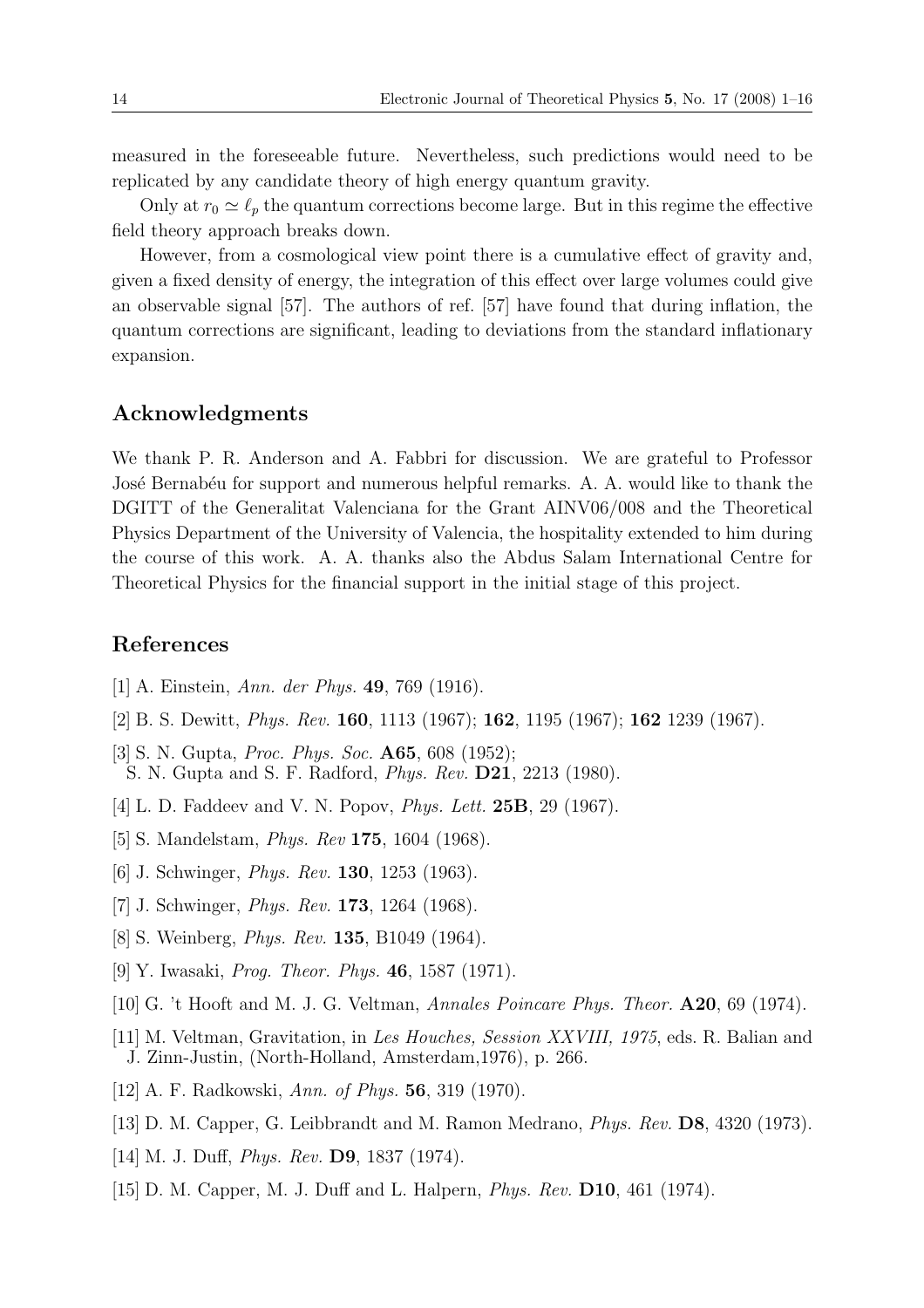- [16] D. M. Capper and M. J. Duff, Nucl. Phys. **B44**, 146 (1974).
- [17] M. J. Duff and J. T. Liu, Phys. Rev. Lett. **85**, 2052 (2000).
- [18] S. D. Odintsov and I. L. Shapiro, Class. Quant. Grav. **9**, 873 (1992).
- [19] E. Elizalde, S. D. Odintsov and I. L. Shapiro, Class. Quant. Grav. **11**, 1607 (1994).
- [20] E. Elizalde, C. O. Lousto, S. D. Odintsov and A. Romeo, Phys. Rev. **D52**, 2202 (1995).
- [21] D. A. R. Dalvit and F. D. Mazzitelli, Phys. Rev. **D50**, 1001 (1994).
- [22] D. A. R. Dalvit and F. D. Mazzitelli, Phys. Rev. **D56**, 7779 (1997).
- [23] A. Satz, F. D. Mazzitelli and E. Alvarez, Phys. Rev. **D71**, 064001 (2005).
- [24] P. R. Anderson and A. Fabbri, gr-qc/0612018.
- [25] M. H. Goroff and A. Sagnotti, Nucl. Phys. **B266**, 709 (1986).
- [26] A. E. van de Ven, Nucl. Phys. **B378**, 309 (1992).
- [27] S. Weinberg, in General Relativity. An Einstein Centenary Survey, eds. S. W. Hawking and W. Israel (Cambridge University Press, Cambridge, 1979), p. 790.
- [28] S. Weinberg, Physica **A96**, 327 (1979); J. Gasser and H. Leutwyler, Nucl. Phys. **B250**, 465 (1985).
- [29] A. Y. Shiekh, Can. J. Phys. **74**, 172 (1996) [hep-th/9307100]; A. Y. Shiekh, The perturbative quantization of gravity, in Proc. XVII Int. Workshop on Problems of High Energy physics and Field Theory, eds. A. P. Samokhin, G. L. Rcheulishvili ( IHEP, Protvino, 1995), p. 156 [hep-th/9407159].
- [30] J. F. Donoghue, Phys. Rev. Lett. **72**, 2996 (1994)[gr-qc/9310024]; J. F. Donoghue, Phys. Rev. **D50**, 3874 (1994) [gr-qc/9405057].
- [31] S. Deser and P. van Nieuwenhuizen, Phys. Rev. Lett. **32**, 245 (1974); Phys. Rev. **D10**, 401 (1974); Phys. Rev. **D10**, 411 (1974).
- [32] F. Berends and R. Gastmans, Phys. Lett. **B55**, 311 (1975).
- [33] L. F. Abbott, Nucl. Phys. **B185**, 189 (1981).
- [34] I. J. Muzinich and S. Vokos, Phys. Rev. **D52**, 3472 (1995).
- [35] H. W. Hamber and S. Liu, Phys. Lett. **B357**, 51 (1995).
- [36] A. A. Akhundov, S. Bellucci and A. Shiekh, Phys. Lett. **B395**, 16 (1997).
- [37] I. B. Khriplovich and G. G. Kirilin, J. Exp. Theor. Phys. **95**, 981 (2002); Zh. Eksp. Teor. Fiz. **95**, 1139 (2002).
- [38] N. E. J. Bjerrum-Bohr, J. F. Donoghue and B. R. Holstein, Phys. Rev. **D67**, 084033 (2003) [Erratum-ibid. **D71**, 069903 (2005)]
- [39] I. B. Khriplovich and G. G. Kirilin, J. Exp. Theor. Phys. **98**, 1063 (2004); Zh. Eksp. Teor. Fiz. **125**, 1219 (2004).
- [40] G. G. Kirilin, Nucl.Phys. **B728**, 179 (2005).
- [41] A. Einstein, L. Infeld and B. Hoffmann, Ann. Math. **39**, 65 (1938).